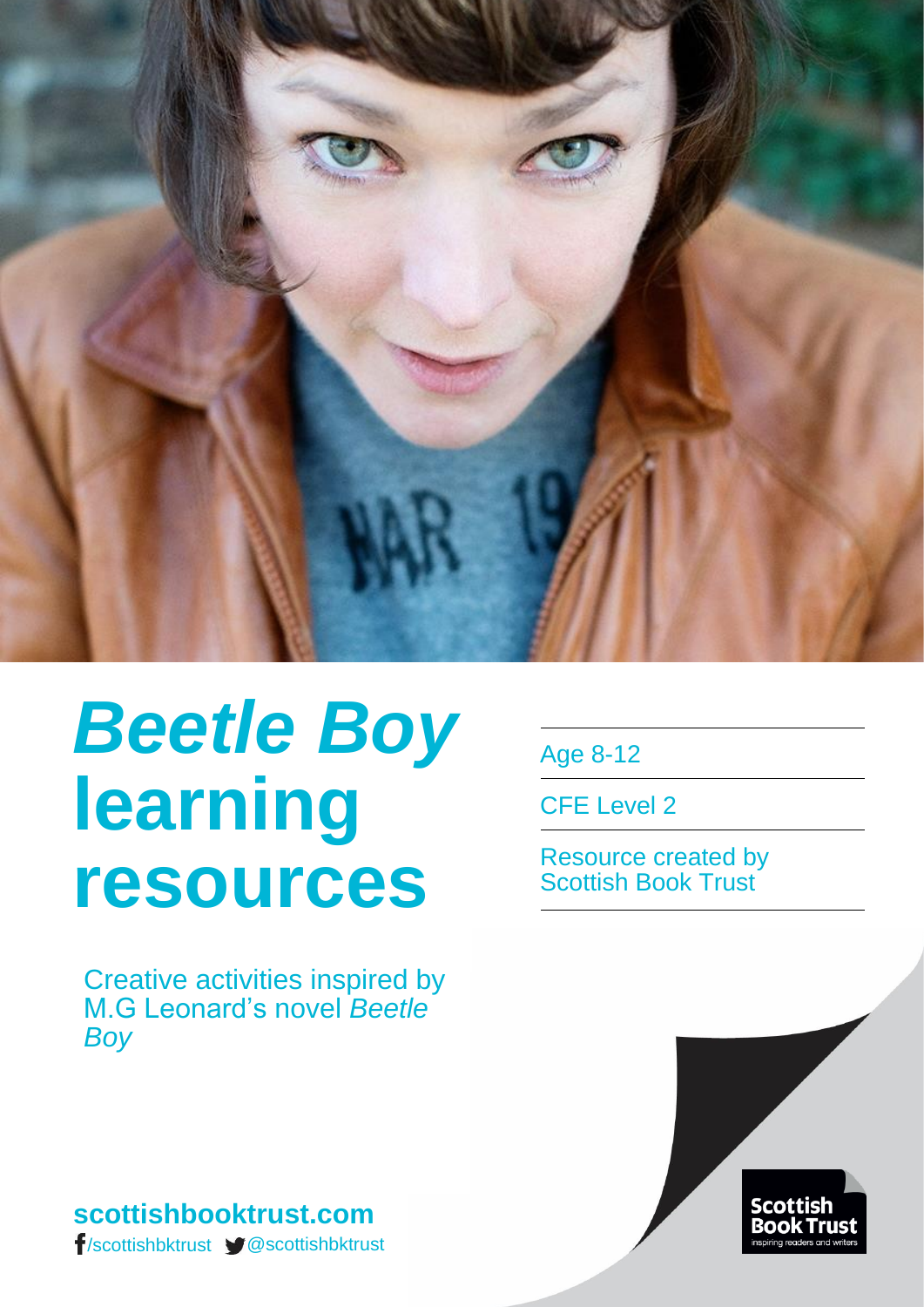## **Contents**

| Design a museum exhibition    |    |
|-------------------------------|----|
| Build a beetle hotel          | 2. |
| Lucretia Cutter fashion house | 3  |
| Make a book trailer           | 4  |

### **About this resource**

This resource is full of cross-curricular activity suggestions to help you explore *Beetle Boy* with your students. Adapt and use as you see fit!

#### **Introducing** *Beetle Boy*

.

When his father mysteriously disappears from inside a locked vault at the Natural History Museum, Darkus Cuttle is determined to discover the truth. Darkus forms an unlikely friendship with a giant beetle called Baxter and together the pair set out to solve the mystery of his father's disappearance. The search for his father leads Darkus on a dangerous adventure, bringing him face to face with the villainous fashionista Lucretia Cutter and uncovering a deadly plot which endangers not only Baxter but the whole beetle population.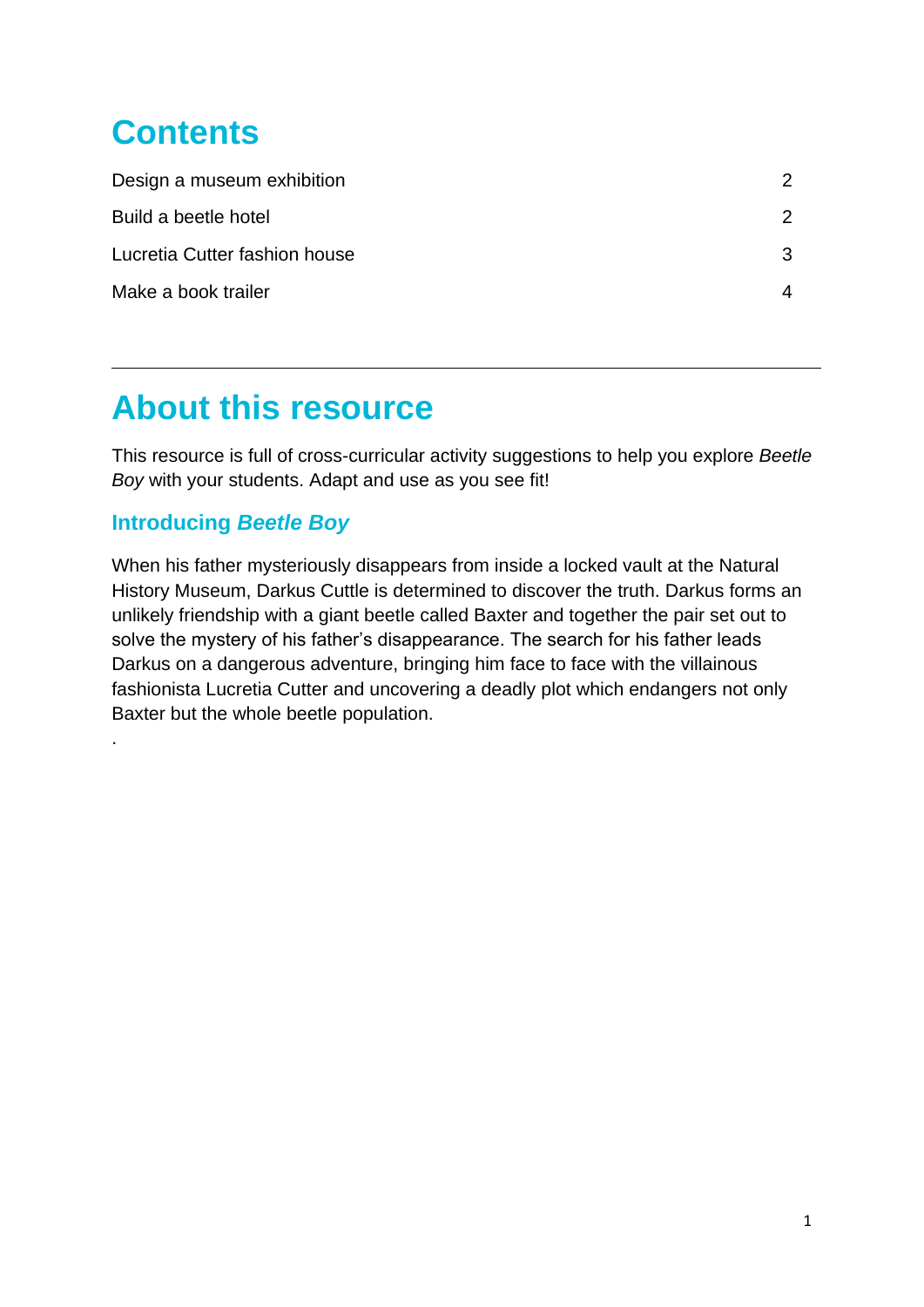## **Activities**

#### **Design a museum exhibition**

#### SCN 2-01a, LIT 2-14a, LIT 2-28a, EXA 2-02a, EXA 2-03a

Beetles are amazing creatures! There are more than 350,000 known species of beetle in the world which can adapt to almost any environment. In this task your pupils will design an exhibition to showcase some of the amazing things beetles can do.

Split your pupils into groups and assign each group a different species of beetle which they will create a display about.

[This webpage has](https://www.mnn.com/earth-matters/animals/photos/12-unbelievable-beetle-species/jewel-beetles#top-desktop) photos and facts which pupils could use as a starting point to choose a beetle to learn about and gather information for their display.

Pupils can draw their beetle and make a life sized model out of clay or plasticine. They can also research online to find out as many amazing facts about their beetle species as possible.

Pupils can then use a beetle fact file to share information about their species including information about:

- Species Name
- Habitat
- Diet
- Distinguishing features
- Fantastic facts
- Special abilities

Once pupils have completed their beetle models/drawings and fact files they can be displayed as a museum exhibition.

Your exhibition could also include a world map with the countries marked where each species of beetle is found.

Once the exhibition is complete you could invite parents and pupils from other classes to visit the museum. Your pupils can act as museum guides, showing other children round, explaining the exhibition and sharing their learning.

#### **Build a beetle hotel**

#### LIT 2-05a, SCN 2-01a, HWB 2-13a

Beetles and other invertebrates might be small but this makes them some of the easiest animals to accommodate in the playground or garden and their roles as pollinators and decomposers are essential to a healthy eco-system.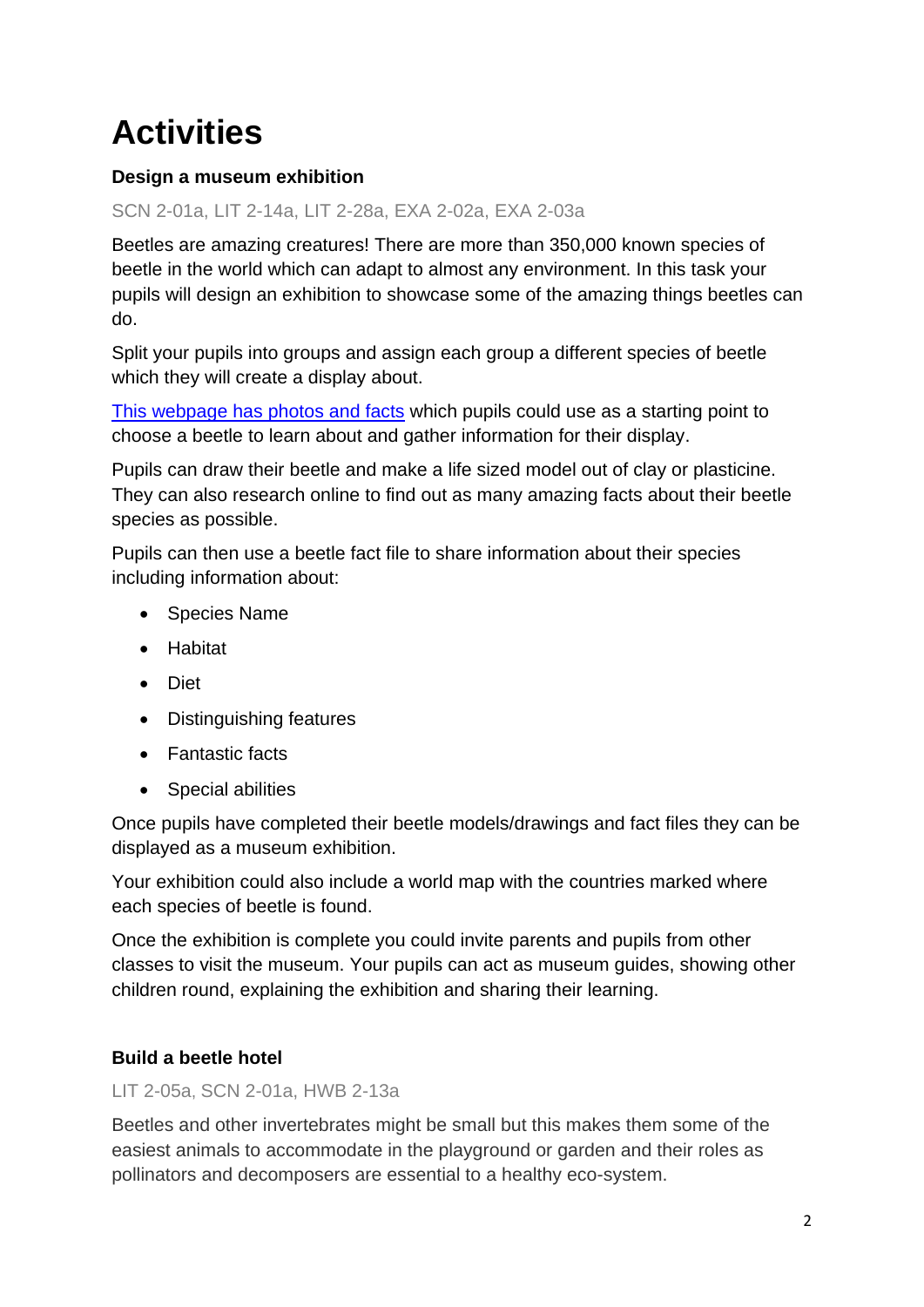In this activity your pupils will research how to attract beetles and other mini-beasts to your playground and build a beetle hotel which provides a perfect habitat for them to live in.

First show your class this short [National Geographic Kids](https://www.youtube.com/watch?v=veY5fyt66cg) clip about beetles and ask them to make a list of the different facts mentioned in the video. The presenter speaks quite fast, so you may need to watch it a few times.

What many types of beetles need are naturally occurring nooks and crannies and rotting wood which provide all the housing space they might need, like the damp log in the video.

The RSPB has a number of how-to guides with materials and instructions on how to make two different types of beetle hotels in your playground.

- [Build a bug hotel](https://ww2.rspb.org.uk/makeahomeforwildlife/givenatureahomeinyourgarden/gardenactivities/build-a-bug-hotel/)
- [Make a beetle bucket](http://ww2.rspb.org.uk/Images/beetlebucket_tcm9-403532.pdf)

Once your beetle hotel is complete, pupils can keep a weekly log of the different animals they find in the hotel.

The [RSPB has guides to different bug detective equipment](http://www.rspb.org.uk/Images/bottle_bug_catcher_tcm9-403533.pdf) you can make to get a good view of insects without them running away. Remember to release the beetles back where you found them once you've finished looking at them!

#### **Lucretia Cutter fashion house**

LIT 2-02a, LIT 2-14a, HWB 2-01a, EXA 2-02a, EXA 2-03a, EXA 2-05a

In this task your pupils will become fashion designers and create beetle-inspired jewellery for Lucretia Cutter's fashion house.

In the book, Lucretia Cutter's evil fashion house makes jewellery out of real beetles encrusted with jewels. You could use this as an opportunity to discuss animal cruelty and welfare with your pupils and to talk about respect and care for animals.

In this task your pupils will make animal friendly alternatives for the fashion house, designing jewellery inspired by the colours and shapes of beetles but using recycled materials.

First ask your pupils to research online to find pictures of beautiful and colourful beetles which they will use as inspiration for their jewellery design. They can print out and stick these pictures into a mood board or sketchbook.

Ask pupils to make drawings of the patterns and shapes they can see on the different beetles' bodies, for example the shape of an antennae or wing. Pupils can try using repetition of shapes to create interesting new patterns and designs.